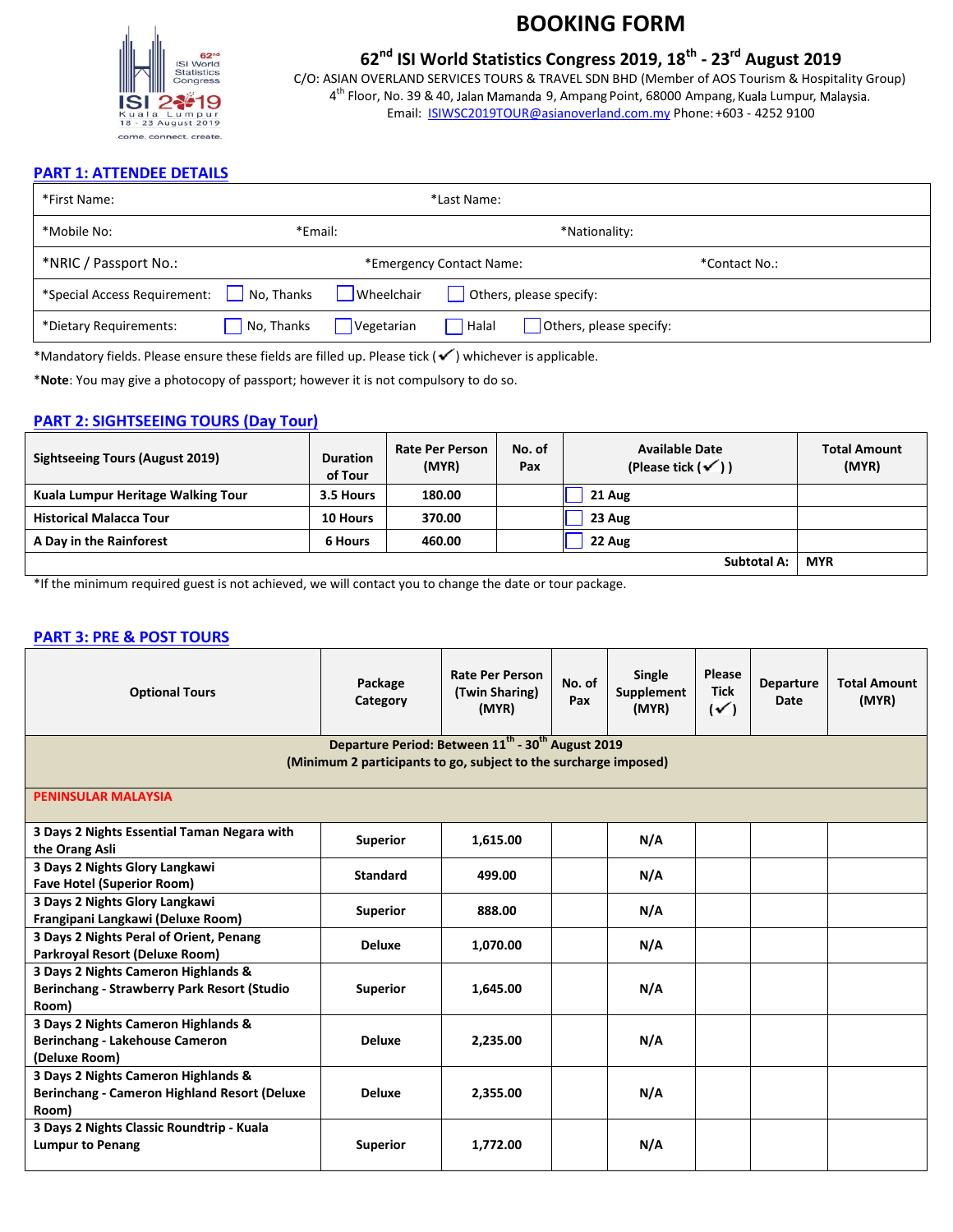

## **62nd ISI World Statistics Congress 2019, 18th - 23rd August 2019**

C/O: ASIAN OVERLAND SERVICES TOURS & TRAVEL SDN BHD (Member of AOS Tourism & Hospitality Group) 4<sup>th</sup> Floor, No. 39 & 40, Jalan Mamanda 9, Ampang Point, 68000 Ampang, Kuala Lumpur, Email: **ISIWSC2019TOUR@asianoverland.com.my** Phone: +603 - 4252 9100

| <b>BORNEO (SABAH &amp; SARAWAK)</b>                                                                           |                 |          |        |                    |            |
|---------------------------------------------------------------------------------------------------------------|-----------------|----------|--------|--------------------|------------|
| 3 Days 2 Night Danum Valley Rainforest Trek<br>(Standard Room)                                                |                 | 3.955.00 | 315.00 |                    |            |
| 3 Days 2 Night Danum Valley Rainforest Trek<br>(Deluxe Room)                                                  | <b>Superior</b> | 4.320.00 | 380.00 |                    |            |
| 3 Days 2 Nights Sandakan Explorer Safari<br>(Selingan Rainforest Lodge & Bilit Rainforest<br>Lodge)           | N/A             | 2,190.00 | 770.00 |                    |            |
| 3 Days 2 Nights Mulu National Park<br>(Air conditioned Chalet)                                                |                 | 1,240.00 | N/A    |                    |            |
| 3 Days 2 Nights Mulu National Park<br>(Deluxe Rainforest View Room)                                           | <b>Standard</b> | 1,810.00 | N/A    |                    |            |
| 3 Days 2 Nights Sabah, Borneo - Land Below the<br><b>Winds</b><br>(Sixty3 Hotel - Standard Room)              | <b>Standard</b> | 665.00   | N/A    |                    |            |
| 3 Days 2 Nights Sabah, Borneo - Land Below the<br><b>Winds</b><br>Promenade Hotel (Deluxe Room)               | <b>Superior</b> | 655.00   | N/A    |                    |            |
| 3 Days 2 Nights Sabah, Borneo - Land Below the<br><b>Winds</b><br>Hilton Hotel (Deluxe Room)                  | <b>Deluxe</b>   | 930.00   | N/A    |                    |            |
| 3 Days 2 Nights Sarawak, Borneo - Land of<br><b>Hornbills</b><br><b>Merdeka Palace (Superior Room)</b>        |                 | 380.00   | N/A    |                    |            |
| 3 Days 2 Nights Sarawak, Borneo - Land of<br><b>Hornbills</b><br><b>Grand Magherita Hotel (Superior Room)</b> | <b>Superior</b> | 400.00   | N/A    |                    |            |
| 3 Days 2 Nights Sarawak, Borneo - Land of<br>Hornbills - Hilton Hotel (Guest Room)                            | <b>Deluxe</b>   | 600.00   | N/A    |                    |            |
| 7 Days 6 Nights Splendour of Borneo                                                                           | <b>Superior</b> | 4,623.00 | N/A    |                    |            |
|                                                                                                               |                 |          |        | <b>Subtotal B:</b> | <b>MYR</b> |

\*If you do not have a roommate, we may pair with you another guest or inform you of the single room supplement, if the minimum number room guest is achieved.

\*If the minimum required guest is not achieved, we will contact you to change the date.

### **Payment**

- 100% of payment is required to be made for all services upon confirmation of services.
- Payment must be made by telegraphic transfer, credit card or debit card payable to Asian Overland Services Tours & Travel Sdn Bhd not later than 15<sup>th</sup> July 2019 to commencement of all services.
- Non-refundable deposits may be required for certain services
- Exchange rate MYR to USD is 4.00 as at today (subject to change)
- All payments should be made to **Asian Overland Services Tours** (refer to Part 6 and Part 7)

#### **Cancellation Policy**

- • Cancellation charges are applicable as follows:
- ❖Forfeiture of non-refundable deposit (where applicable)
- ❖25% cancellation charges for cancellation made 90 days or less prior to arrival
- ❖50% cancellation charges for cancellation made 45 days or less prior to arrival
- ❖Full cancellation charges for cancellation made 30 days or less for both hotel and ground services

• • Cancellation fees are levied by **Asian Overland Services** in cases where charges arise from outside contractors or where actions taken extend beyond reservations for tours and hotel accommodation. Charges are levied at the sole discretion of **Asian Overland Services** for operation planning, consulting and ancillary expenses relating to development of services of a specialized nature.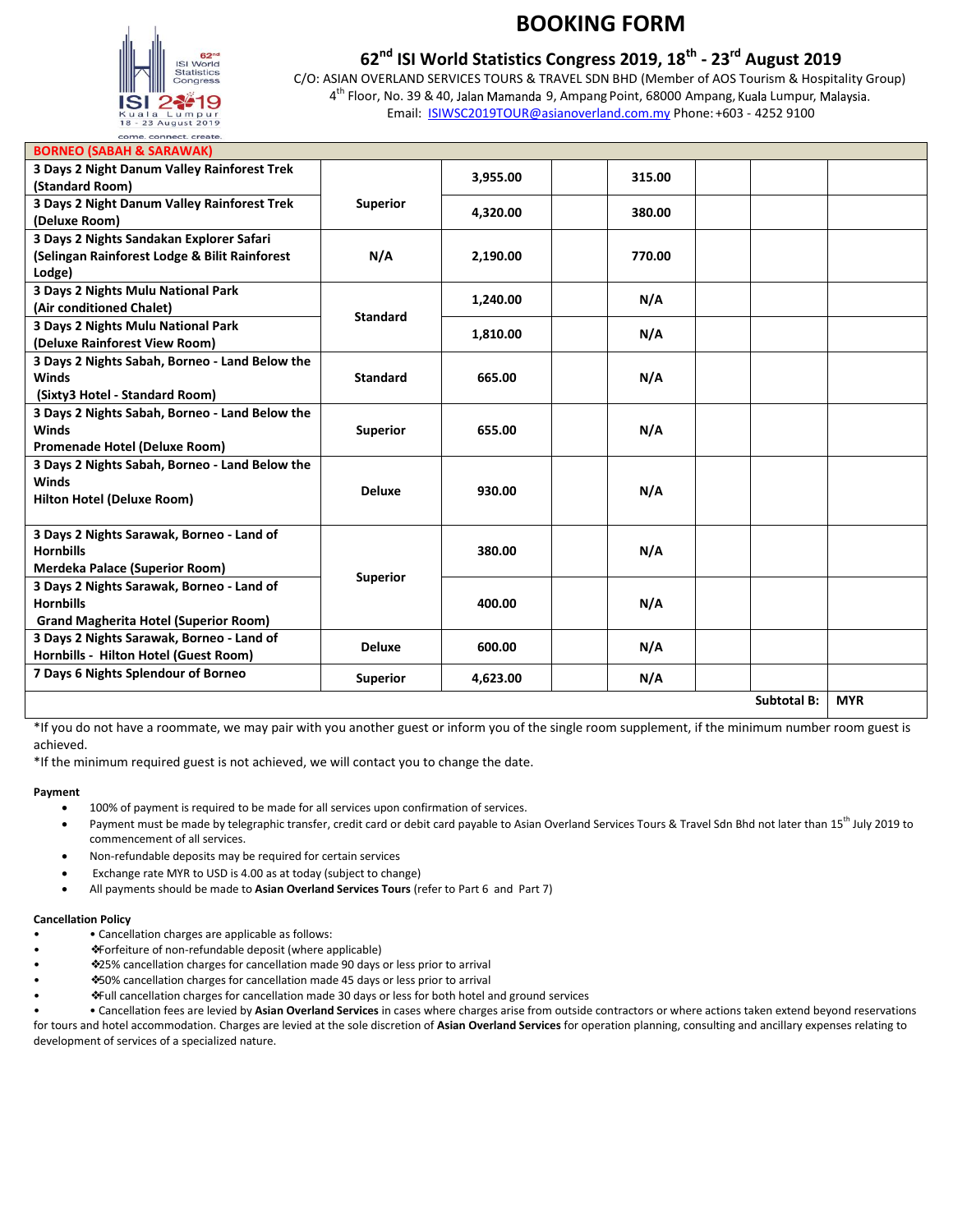

## **62nd ISI World Statistics Congress 2019, 18th - 23rd August 2019**

C/O: ASIAN OVERLAND SERVICES TOURS & TRAVEL SDN BHD (Member of AOS Tourism & Hospitality Group) 4<sup>th</sup> Floor, No. 39 & 40, Jalan Mamanda 9, Ampang Point, 68000 Ampang, Kuala Lumpur, Email: **ISIWSC2019TOUR@asianoverland.com.my** Phone: +603 - 4252 9100

### **PART 4: AIRPORT TRANSFER**

Flight details are required for airport transfer arrangement. These details must be received not later than 1<sup>st</sup> July 2019. Kindly provide the information via email to **ISIWSC2019TOUR@asianoverland.com.my** 

| <b>ARRIVAL</b>                  |                                  | <b>DEPARTURE</b>                            |
|---------------------------------|----------------------------------|---------------------------------------------|
| <b>Arrival Date</b>             |                                  | Departure Date                              |
| Pick Up Time                    |                                  | Pick Up Time (4hours before ETD)            |
| Pick Up Point                   | <b>KLIA</b><br>KLIA <sub>2</sub> | Pick Up Point                               |
| Drop Off Point                  |                                  | KLIA <sub>2</sub><br>Drop Off Point<br>KLIA |
| Flight Number                   |                                  | <b>Flight Number</b>                        |
| Estimated Time of Arrival (ETA) |                                  | Estimated Time of Departure (ETD)           |

| <b>DEPARTURE</b>                  |                                  |
|-----------------------------------|----------------------------------|
| Departure Date                    |                                  |
| Pick Up Time (4hours before ETD)  |                                  |
| Pick Up Point                     |                                  |
| Drop Off Point                    | KLIA <sub>2</sub><br><b>KLIA</b> |
| <b>Flight Number</b>              |                                  |
| Estimated Time of Departure (ETD) |                                  |

**\*KLIA = Kuala Lumpur International Airport; KLIA 2 = Kuala Lumpur International Airport 2** 

| <b>MODE OF TRANSFER</b>                               | <b>UNIT PRICE</b> |                | <b>NO. OF VEHICLES REQUIRED</b> | <b>TOTAL</b>     | <b>TOTAL</b> |  |
|-------------------------------------------------------|-------------------|----------------|---------------------------------|------------------|--------------|--|
|                                                       | (MYR)             | <b>ARRIVAL</b> | <b>DEPARTURE</b>                | <b>TRANSFERS</b> | (MYR)        |  |
| $CAR (1-2 paxs)$                                      | 145.00            |                |                                 |                  | <b>MYR</b>   |  |
| CAR (1-2 paxs) - MIDNIGHT                             | 217.50            |                |                                 |                  | <b>MYR</b>   |  |
| Mercedes E Class / Toyota Alphard (1-2 paxs)          | 420.00            |                |                                 |                  | <b>MYR</b>   |  |
| Mercedes E Class / Toyota Alphard (1-2 paxs) MIDNIGHT | 630.00            |                |                                 |                  | <b>MYR</b>   |  |
| MPV $(3 - 4$ paxs)                                    | 300.00            |                |                                 |                  | <b>MYR</b>   |  |
| MPV (3 -4 paxs) - MIDNIGHT                            | 450.00            |                |                                 |                  | <b>MYR</b>   |  |
| Tour Van (3-6pax)                                     | 190.00            |                |                                 |                  | <b>MYR</b>   |  |
| Tour Van (3-6pax)- MIDNIGHT                           | 285.00            |                |                                 |                  | <b>MYR</b>   |  |
| 40 seater Coach (max 38 pax)                          | 745.00            |                |                                 |                  | <b>MYR</b>   |  |
| 40 seater Coach (max 38 pax) - MIDNIGHT               | 1,117.50          |                |                                 |                  | <b>MYR</b>   |  |
| 1 Tonne Luggage Truck                                 | 315.00            |                |                                 |                  | <b>MYR</b>   |  |
|                                                       |                   |                |                                 | Subtotal C:      | <b>MYR</b>   |  |

#### **Important Note:**

\*All transfers are on private basis. \*All amendments must be made in writing fourteen (14) days prior to the transfer booked date.

\*No refund for cancellation made after **15th July 2019** for transfers booked and paid. \*No refund will be granted for no-show reservations.

**\*Midnight Surcharge applies for the following**: Arrival:

Flight ETA between 23:00hrs and 07:00hrs.

**\*Pick up time for departure** airport transfer is 4 hours prior to the flight ETD. Passenger(s) is (are) advised to be punctual.

Departure: Flight ETD between 01:00hrs and 09:00hrs

### **PART 5: PAYMENT SUMMARY**

| <b>Subtotal A: Sightseeing Tours</b>    | <b>MYR</b> |
|-----------------------------------------|------------|
| <b>Subtotal B: Pre &amp; Post Tours</b> | <b>MYR</b> |
| <b>Subtotal C: Airport Transfer</b>     | <b>MYR</b> |
| <b>Grand Total:</b>                     | <b>MYR</b> |

## **Booking Deadline:**

| Sightseeing Tours   1st July 2019 |                                    |
|-----------------------------------|------------------------------------|
| Pre & Post Tours                  | $\sqrt{1}$ <sup>st</sup> July 2019 |
| <b>Airport Transfer</b>           | $\overline{1}^{\rm st}$ July 2019  |

### **PART 6: PAYMENT METHODS**

**1. CREDIT CARD ( ) / DEBIT CARD ( )**

Please send credit/debit card payment link to my email address: \_\_ *Important Notes: \*We accept Visa / MasterCard only.*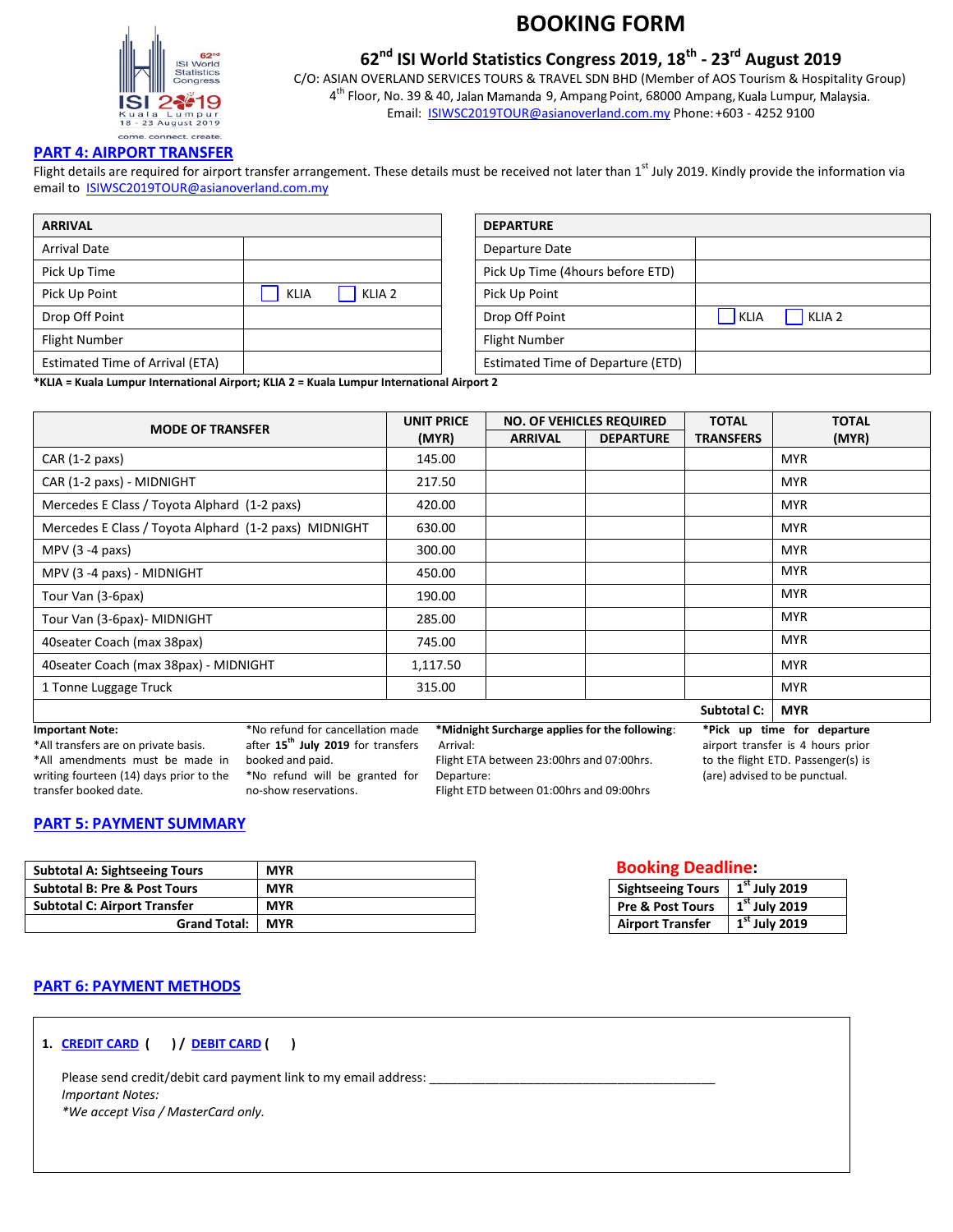

## **62nd ISI World Statistics Congress 2019, 18th - 23rd August 2019**

C/O: ASIAN OVERLAND SERVICES TOURS & TRAVEL SDN BHD (Member of AOS Tourism & Hospitality Group) 4<sup>th</sup> Floor, No. 39 & 40, Jalan Mamanda 9, Ampang Point, 68000 Ampang, Kuala Lumpur, Email: [ISIWSC2019TOUR@asianoverland.com.my](mailto:ISIWSC2019TOUR@asianoverland.com.my) Phone: +603 - 4252 9100

#### **2. LOCAL CHEQUE/ TELEGRAPHIC/ BANK TRANSFER ( )**

Payment must be made without charges to beneficiary and payable to:

**Account Name:** 

From Within Malaysia ASIAN OVERLAND SERVICES TOURS & TRAVEL SDN BHD

From Outside Malaysia ASIAN OVERLAND SERVICES TOURS

**Account Number: 312-143-280-684**

**Bank Name : STANDARD CHARTERED BANK**

**Bank Address : NO 36, JALAN SULTAN ISMAIL, 50250 KUALA LUMPUR.**

**Swift Code : SCBLM-YK-XXXX**

*IMPORTANT NOTE: Bank charges are to be borne by registrant. Please send a copy of bank transfer or payment proof for verification purpose. Only local bank cheque will be accepted. Bank draft will not be accepted for payment.*

### **PART 7: TERMS AND CONDITIONS**

#### **Booking Process and Payment**

- 1. Please complete the booking form and send it to **ASIAN OVERLAND SERVICES TOURS & TRAVEL SDN BHD** via e-mail a[t ISIWSC2019TOUR@asianoverland.com.my](mailto:ISIWSC2019@asianoverland.com.my) before the stated deadline.(Refer to Part 5)
- 2. Confirmation will be sent via email upon full payment of the fee received. Please bring along the confirmation email.
- 3. Payment of fees can be made via: Credit Card, Debit Card (Visa & MasterCard only), Telegraphic/Bank Transfer.
- 4. For payments made by Credit Card or Debit Card, the amount reflected in the Credit Card or Debit Card statement will be in the currency of the cardholder's country of origin. Transaction description to be appeared on Credit Card or Debit Card statement shall be "**ASIAN OVERLAND SERVICES TOURS & TRAVEL**". If an invoice is requested, the amount will be reflected in MYR only.

#### **Cancellation and Refund Policies**

- 1. All cancellation must be done in writing and submitted to **ASIAN OVERLAND SERVICES TOURS & TRAVEL SDN BHD** via e-mail a[t ISIWSC2019TOUR@asianoverland.com.my](mailto:ISIWSC2019TOUR@asianoverland.com.my) by **15<sup>h</sup> July 2019**
- 2. After 15 July 2019, no refund will be entertained for any chargeable item(s).
- 3. All refunds will be made in MYR at the prevailing foreign exchange rate.
- 4. Refund for cancellations will be made within three months after the event.
- 5. Any charges imposed by banks and Credit Card issuers will be borne by the Registrants.

#### **Liability**

1. The Organiser reserves the right to make changes where deemed necessary, with or without prior notice to parties concerned. All disputes are subjected to the Malaysian Law. We kindly ask you to authorise us by your signature to use all data given in this form for computerised handling of the transfers.

#### **PERSONAL DATA NOTICE**

#### **1. Purpose of notice**

The Organisers of the  $62^{nd}$  ISI World Statistics Congress 2019 are required to comply with PDPA and GDPR which regulates the processing of personal data in commercial transactions. For the purpose of the above laws, the terms "personal data" and "processing" shall have the meaning as prescribed in the PDPA and GDPR.

The 62<sup>nd</sup> ISI World Statistics Congress 2019 - Sightseeing Tours, Pre & Post Tour Package and Airport Transfer will be managed by Asian Overland Services Tours & Travel Sdn Bhd a Destination Management Company (DMC) appointed by the Organiser and their scope of services includes, arranging the sightseeing tours and ground arrangement.

#### **2. Who Is The Data Collector**

For the purpose of the above laws, the terms "we"; "us" or "our" refers to **Asian Overland Services Tours & Travel Sdn Bhd** as the data controller, collector and processor whose address is presented below:

39 & 40, Jalan Mamanda 9, Ampang Point 68000 Ampang, Selangor Darul Ehsan, Malaysia

### Tel: +603 4252 9100 Fax: +603 4257 1133

### Email[: ISIWSC2019TOUR@asianoverland.com.my](mailto:ISIWSC2019TOUR@asianoverland.com.my)

Attn: Ms Yap Sook Ling or Ms Nadzliana Shima

#### **3. What Personal Data We Collect**

The personal data that we collect when you register as a participant in the  $62^{nd}$  ISI World Statistics Congress 2019 and information you provided directly to us include, but not limited to:

- Your name;
- Nationality;
- Gender;
- Passport/IC number;
- Designation (Position);
- Office address;
- Office phone:
- Office fax number; • Mobile phone number;
- 
- Your Email address;
- In case of Emergency preferred contact person's name, and phone number;
- Accompanying person's name;
- Dietary requirements;
- Images and videos of you when you attend the 62th ISI World Statistics Congress and
	- Data we derive through your interaction with us.

#### **4. Purpose of processing personal data**

We'll only use your personal information for our legitimate business purposes as set out in this privacy notice. The personal data collected and processed by us amongst others, are for the following purpose:

- a) Registration and administrative work related to 62<sup>nd</sup> ISI World Statistics Congress 2019
- (i) Airport transfer;
- (ii) Sightseeing Tours;
- (iii) Pre & Post Tours
- (iv) Tax invoices;
- (v) Official receipts;
- (vi) Updates;

b) To manage our relationship with you or comply with our contractual obligations.